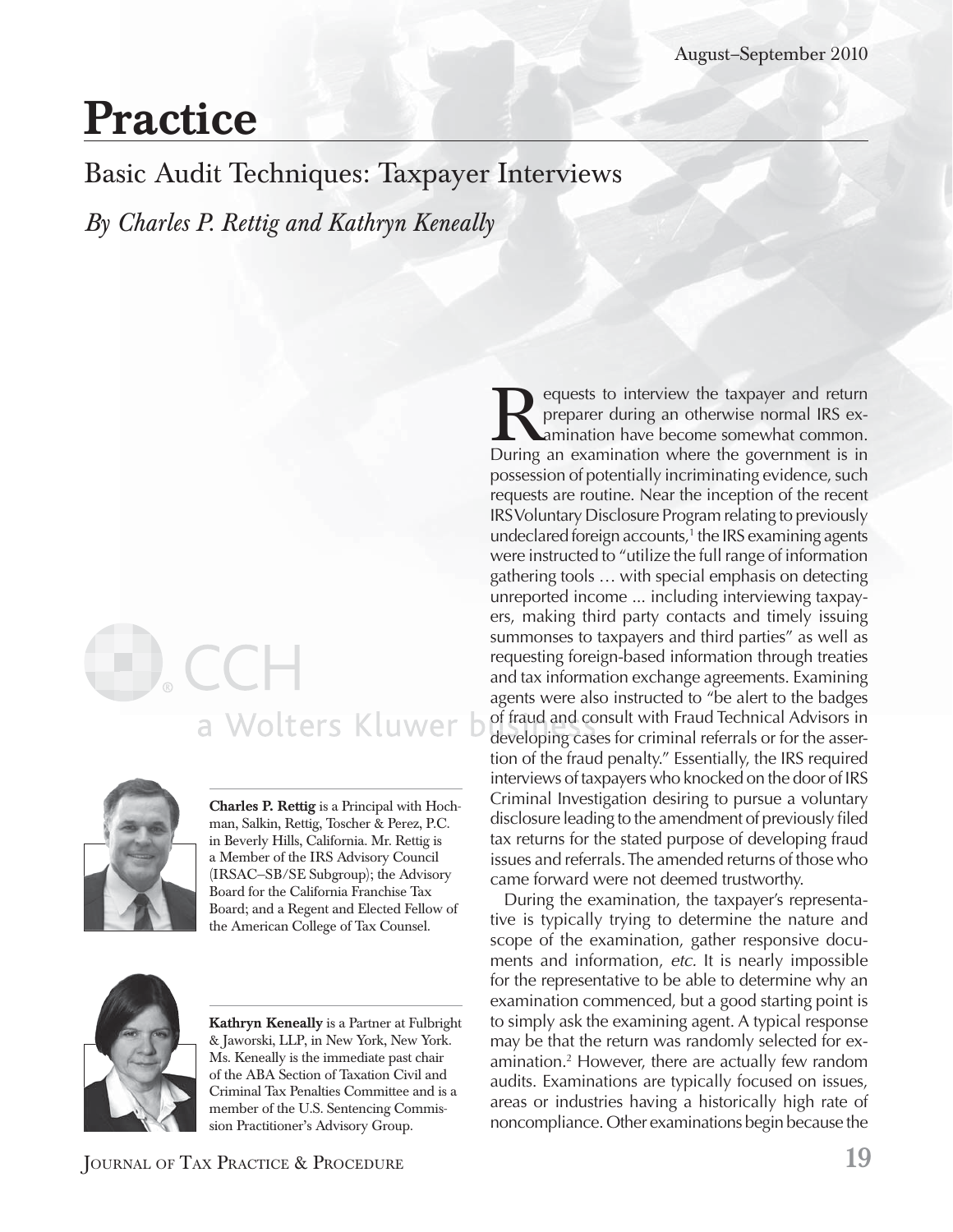IRS received information from a related examination of another taxpayer, or perhaps someone purposely provided information to the IRS relating to the taxpayer. Informants usually include disgruntled employees, exspouses or business partners, competitors or financial mercenaries seeking a whistleblower reward.3

Code Sec. 7602 authorizes the IRS to examine books and records and to take testimony under oath. A taxpayer has the right to resist an examining agent's request for an interview. Pursuant to Code Sec. 7521(c), the taxpayer's representative may represent the taxpayer before the examining agent and is not required to produce the taxpayer for questioning, unless an administrative summons has been served on the taxpayer. A question often presented is whether the taxpayer and others should consent to interviews, force the issuance of Summonses or invoke various Constitutional protections. There are several considerations that the taxpayer's representative should weigh before allowing the taxpayer to submit to an interview, especially if potential fraud issues are involved.

The government may seek to interview one or any of the following corporate officers in a corporate scenario; the Tax Matters Person (TMP) and designated person most knowledgeable in a TEFRA or S corporation scenario; and the member-manager of the LLC, the general ; partner of the partnership or officer/shareholder most knowledgeable of the S corporation in the non-TEFRA  $\,$ scenario. Certainly, if there are extremely sensitive (*i.e.*, potentially criminal) issues, the taxpayer should not consent to an interview and should invoke the Fifth  $-$  pr consent to an interview and should invoke the Fifth<br>Amendment privilege against self-incrimination. It is always preferable for a taxpayer to avoid providing incriminating information when compared with the possibility of propelling a civil tax examination into a criminal tax investigation/prosecution.

Representatives should rarely consent to having the taxpayer interviewed, especially before having a sense of the nature and scope of the examination and a feel for the reason the return was selected for audit. Even then, taxpayer interviews should rarely occur near the commencement of an audit, if at all. Taxpayers engage representatives to prepare returns and handle any examinations of the returns due to the expertise and sophistication of the representative to provide such services. Few taxpayers understand why their presence might be required if the representative was in possession of supporting information to prepare the return and sign it as the preparer. Taxpayers desire to conduct their business and expect the representative to represent them in the examination. It is usually not a confidence-builder for a taxpayer to be advised that he or she will have the opportunity to meet the examining agent.

Interviews of the taxpayer serve a dual purpose: (i) to further the tax examination, and (ii) to identify violations by a tax return preparer.4 During the initial interview and throughout the examination process, the examiner can be expected to ask questions regarding the return preparation as appropriate to the case and issues being developed. Whether through the interview process or other documentation, the examiner will also be determining whether return preparer penalties might be appropriate to the situation. Interview questions are often tailored to the individual taxpayer and situation.

Questions that may be asked include the following: Did you meet with the preparer? What documentation was provided to the preparer? Did you receive a copy of the return or claim? How was the preparer compensated? Are you aware of any errors, omissions or mistakes on the return under examination? Did you disclose this transaction on your tax return? Why? Why not? Were there any concerns about how the transaction was reported? What sort of process is used to address those concerns and on what basis are decisions made? Was there any discussion regarding potential penalties? Was there any discussion regarding whether the transaction is subject to disclosure?

When interviewing the taxpayer or preparer, the agent may ask if any other services have been provided by the preparer's firm and how long the preparer has been preparing returns for the taxpayer. pr ep a re h as be These questions provide insight into the extent of the preparer's knowledge regarding the taxpayer's financial situation/status and may alert the agent to the applicability of penalties. A tax return preparer who has been preparing a client's return for a number of years is more knowledgeable than a firm that is preparing a client's return for the first time.

#### **Preparation for the Interview**

In preparing for the interview, agents are instructed to review all available information and categorize it as information that can be documented, and need not be discussed; information that may be documented, but needs to be discussed; and information that must be developed by testimony.<sup>5</sup> Their interview file should contain only data or information arranged in the order it is to be discussed or covered during the interview so as not to distract or confuse the agent during the interview.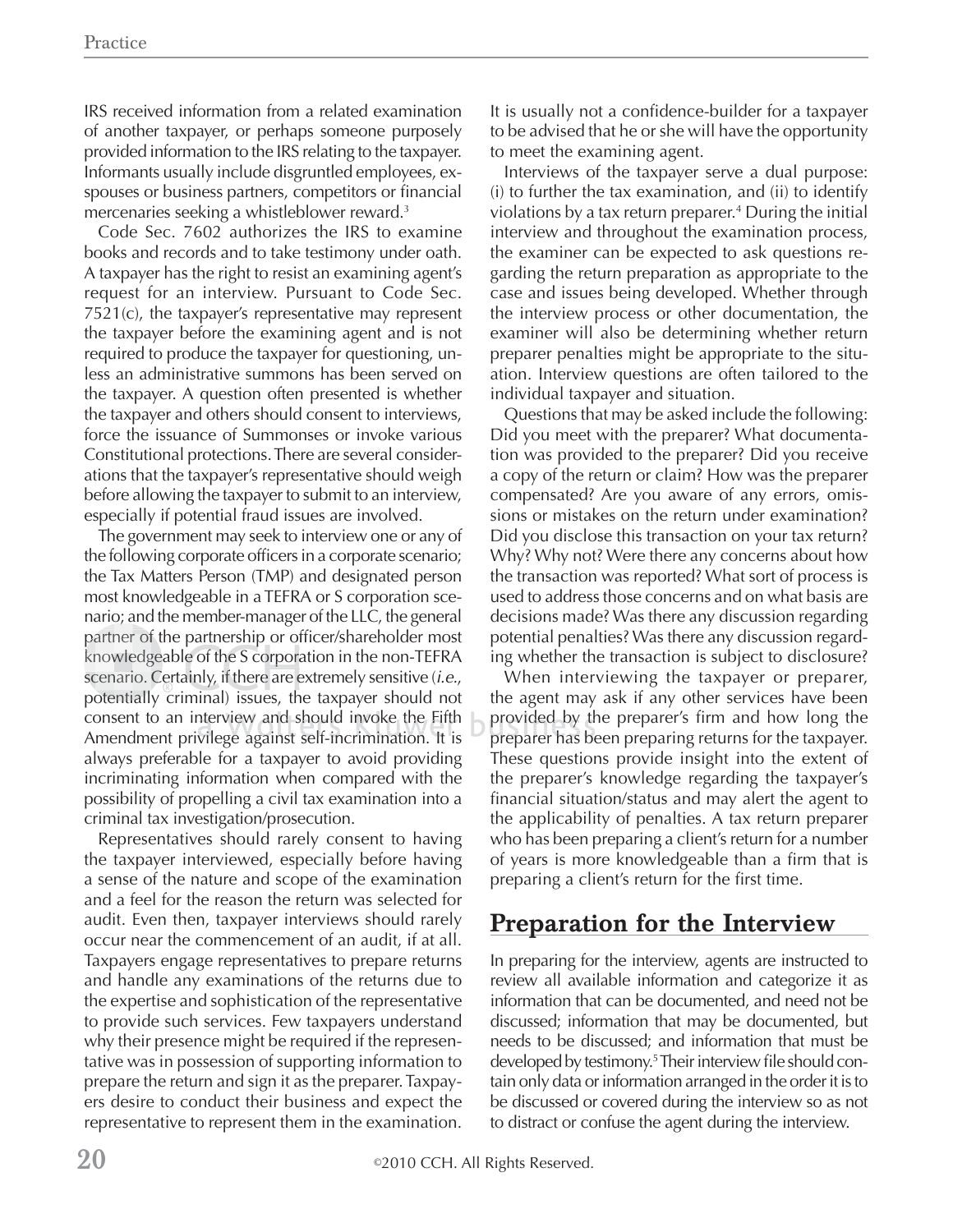The representative should try to obtain actual questions, or areas that the agent will question, in advance of the interview. This will substantially assist the representative in preparing the taxpayer for the interview, especially for the "hard questions." The taxpayer should be strongly cautioned against lying, making damaging admissions or giving an explanation that does not fit within the overall parameters of the defense to the fraud issue.

### **Timing of the Interview**

Agents are instructed to conduct an initial interview as soon as possible after opening a case, and subsequent interviews if all requested information is not provided, more detailed explanations are required or a review of the progress of the examination is necessary.6 The pre-audit analysis should include the preparation for the taxpayer interview. The representative should attempt to obtain as much information about the issues, the information within the agent's possession and the agent's position with regard to the issues, before agreeing to submit the taxpayer to an interview. Ideally, the interview should occur toward the end of the audit, possibly with an understanding that if the taxpayer submits to an interview and answers the questions, the agent will proceed to close the audit. However, the representative must take extreme caution, since such an understanding is probably not a basis for challenging the use of statements in a later proceeding.

## **Place of the Interview h I t i**

The location of interviews will be set by the examining agent.7 In general, the IRS will determine if an office or field examination is to be performed. Office examinations will be conducted at the closest IRS office to the location of the taxpayer. Field examinations can be conducted at the taxpayer's residence, place of business or where the taxpayer's books and records are kept.<sup>8</sup>

The taxpayer's representative should attempt to have the interview at the representative's office. This is a much more supportive environment for what could be an extremely agonizing experience for the taxpayer. Conversely, the taxpayer should be less intimidated and should hold up better under the pressure of the agent's questioning if the taxpayer is not in the unfamiliar confines of an IRS office. Also, the representative should in most instances attempt to keep the interview from occurring at the taxpayer's

JOURNAL OF TAX PRACTICE & PROCEDURE **21**

place of business, to help ensure the taxpayer is better focused for the interview and also to avoid the intrusion in the taxpayer's daily activities.

#### **Asserting the Fifth Amendment Privilege**

If fraud issues are manifest, it may not be possible for the taxpayer to answer questions relating to problematic transactions without self-incrimination. In this situation, tax counsel must consider having the client assert the Fifth Amendment privilege against self-incrimination. Unfortunately, invoking the Fifth Amendment privilege will, in most instances, dramatically increase the odds of a referral to IRS Criminal Investigation. However, it is almost always better to allow the taxpayer to claim the Fifth Amendment and place the burden back on the government to prove its case, rather than allowing the taxpayer to provide damaging, irreversible admissions. For obvious reasons, this is usually the most difficult judgment call to make during a sensitive civil audit.

#### **Recording the Interview**

All participants must consent to the recording of the interview.9 Taxpayers may request to tape record an interview proceeding as long as 10 calendar days' advance notice of intent to record is provided to the IRS. In addition, the taxpayer must supply the recording equipment. The IRS has the right to simultaneously produce its own recording and has the right to reschedule duce its own recording and has the right to reschedule<br>the interview if the IRS does not or will not have equipment in place. The IRS can initiate an audio recording provided it notifies the taxpayer 10 calendar days in advance of the interview using Pattern Letter 2156 on Area Director letterhead. The Field Territory Manager must approve all IRS initiated recordings.

#### **Interview Techniques**

Interviews are designed to provide information about the taxpayer's financial history, business operations, and books and records that are not available from other sources. They are to be used to obtain information needed to make informed judgments about the scope and breadth of the examination and correctly resolve issues, to obtain leads, develop information and establish evidence. Agents are to maintain control while establishing the pace and direction of the interview. If at any time during the interview or any other phase of the examination process, the taxpayer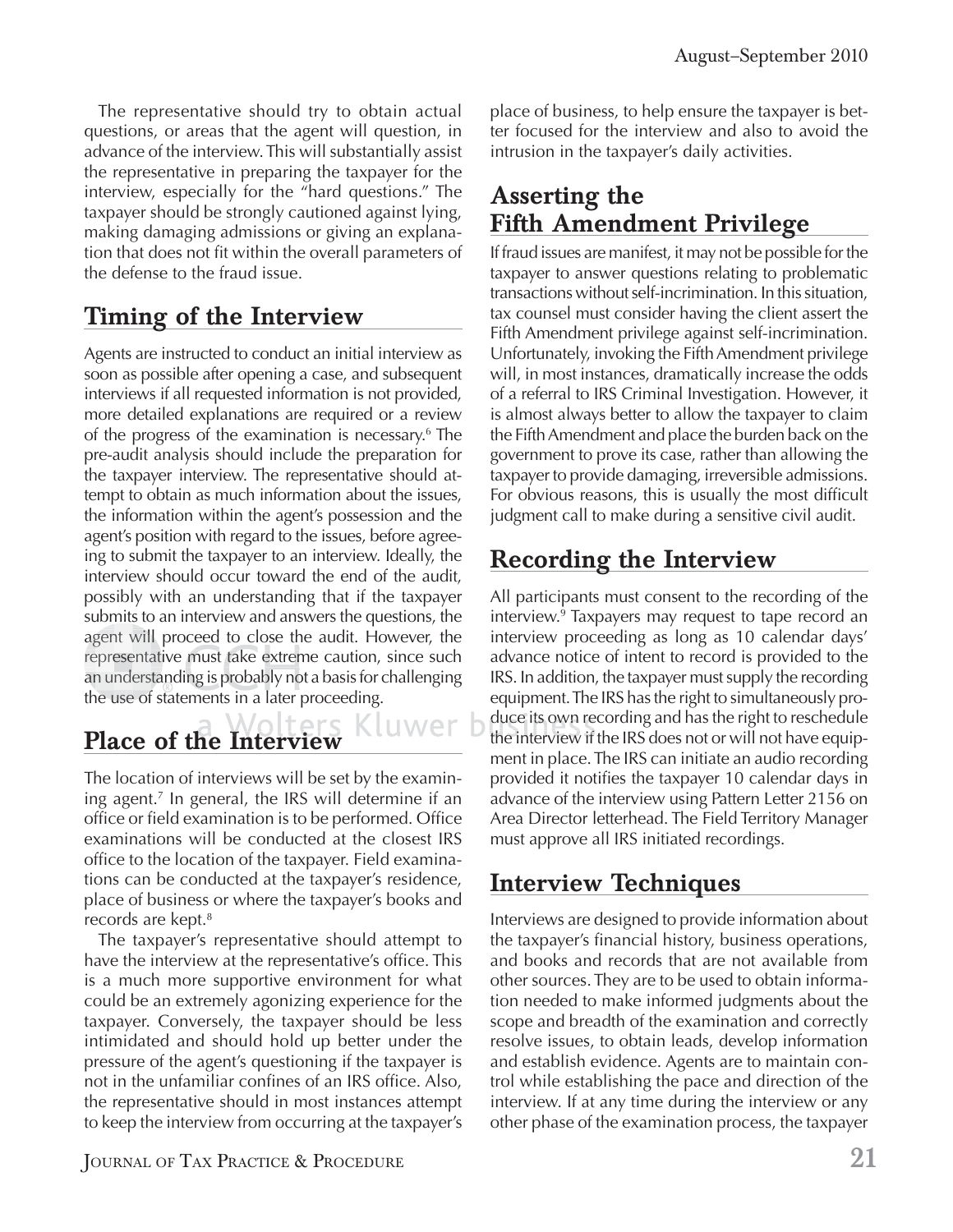indicates he or she wants to obtain representation, examination activity must be suspended and the taxpayer must be allowed a minimum of 10 business days to secure representation.10

Agents are instructed to conduct the interview in an environment where the taxpayer feels comfortable.11 To establish a rapport with the taxpayer, when introducing themselves the agent is to maintain a friendly and professional demeanor; explain what will happen during the examination; be prepared to explain return selection procedures, rights to representation and appeal rights; recognize that an IRS audit is often a once-in-a-lifetime experience for the taxpayer and therefore the taxpayer may be tense or nervous; exhibit openness, honesty and integrity and be calm and objective; and listen carefully to all details, be receptive to all information volunteered, regardless of its nature, and be patient and persistent in extracting the facts necessary to achieve the goals of the interview.12

Government representatives have been trained to utilize various interview techniques, including the need to make appropriate eye contact; put the taxpayer at ease; use appropriate types of questions (probing, leading, open-ended, *etc.*); use "silence" appropriately; paraphrase or restate comments received; listen; pace the interview; know when to move on to the next question; maintain a calm manner; have the taxpayer demonstrate the flow of transactions; read the taxpayer's nonverbal language (body language); be aware of the agent's nonverbal language; be conscious of note taking so as not to b erbal lan distract the taxpayer; use humor when appropriate; be courteous; be business-like and firm in their approach; consider issues in the proper order (volatile versus nonvolatile); schedule the interview at a convenient time and allow adequate time for completion; appear interested in responses; control the interview; appear confident; maximize the value of what they know (such as various audit technique guides); and adapt the agent's appearance to be appropriate for the circumstances.

Additional interview techniques are to provide feedback to the taxpayer; be observant; feign (act dumb) when appropriate (there are different levels of training for this); be prepared; use spontaneous follow-up questions (react when they receive new information); know their limitations; read the taxpayer (know when they have lost the taxpayer's attention); read the taxpayer's perception of the agent; attempt to dispel any negative image of the agent; be on time; use appropriate small talk and easily understood language (single syllable words are generally the best); not anticipate answers; clarify responses received; use reflection; ask for examples; recognize the agents' biases; be assertive and persistent; avoid debate or argument; give the taxpayer an opportunity to ask questions; express appreciation; verbally pin down the taxpayer on important issues when appropriate; have an open mind; maintain composure; adapt questions to the situation; have the taxpayer explain their terminology; be precise; come from a position of knowledge; work to establish rapport with the taxpayer; respect the taxpayer's views; know their authority; make a positive first impression; maintain an inquisitive mind; contain their excitement (and surprise ... "You didn't report what?!?!"); note unusual hostility or irritability on the part of the taxpayer; consider the need to question both spouses; not interrupt the taxpayer; be methodical; and refresh the taxpayer about important points in prior interviews.

Agents are trained that, no matter how important the question, it is irrelevant if the response is not accurately understood.13 As such, they are to demonstrate an interest in the responses from the taxpayer and make sure that their nonverbal communication contributes to a comfortable atmosphere. If they appear overly relaxed and are not looking at the taxpayer, the taxpayer may believe they are not interested and will respond accordingly. Agents should not interrupt the taxpayer and should allow a brief pause at the end of a response.

The types of questions should be varied to establish a conversational atmosphere. When developing questions, agents are to focus on four types of questions: openended, closed-ended, probing and leading. Open-ended questions are framed to require a narrative answer. They qu es t on s a re fra are designed to obtain a history, a sequence of events or a description and are often asked regarding the taxpayer's business, employment, education and sources of income that may not be reflected on the return. The advantage of this type of question is that it provides a general overview of some aspect of the taxpayer's history. The disadvantage is that this type of question can lead to rambling. Closed-ended questions are specific and direct, intended to identify definitive information such as dates, names and amounts. They are frequently asked for personal background information such as the number of dependents or current address and are useful to help focus the taxpayer with any difficulty giving a precise answer. They are also useful to clarify a response to an open-ended question. The disadvantage to closed-ended questions is that the response is limited to exactly what is asked and can make the taxpayer uncomfortable. Probing questions combine the elements of open and closed-ended questions and are used to pursue an issue more deeply. For example, when questioning a taxpayer's